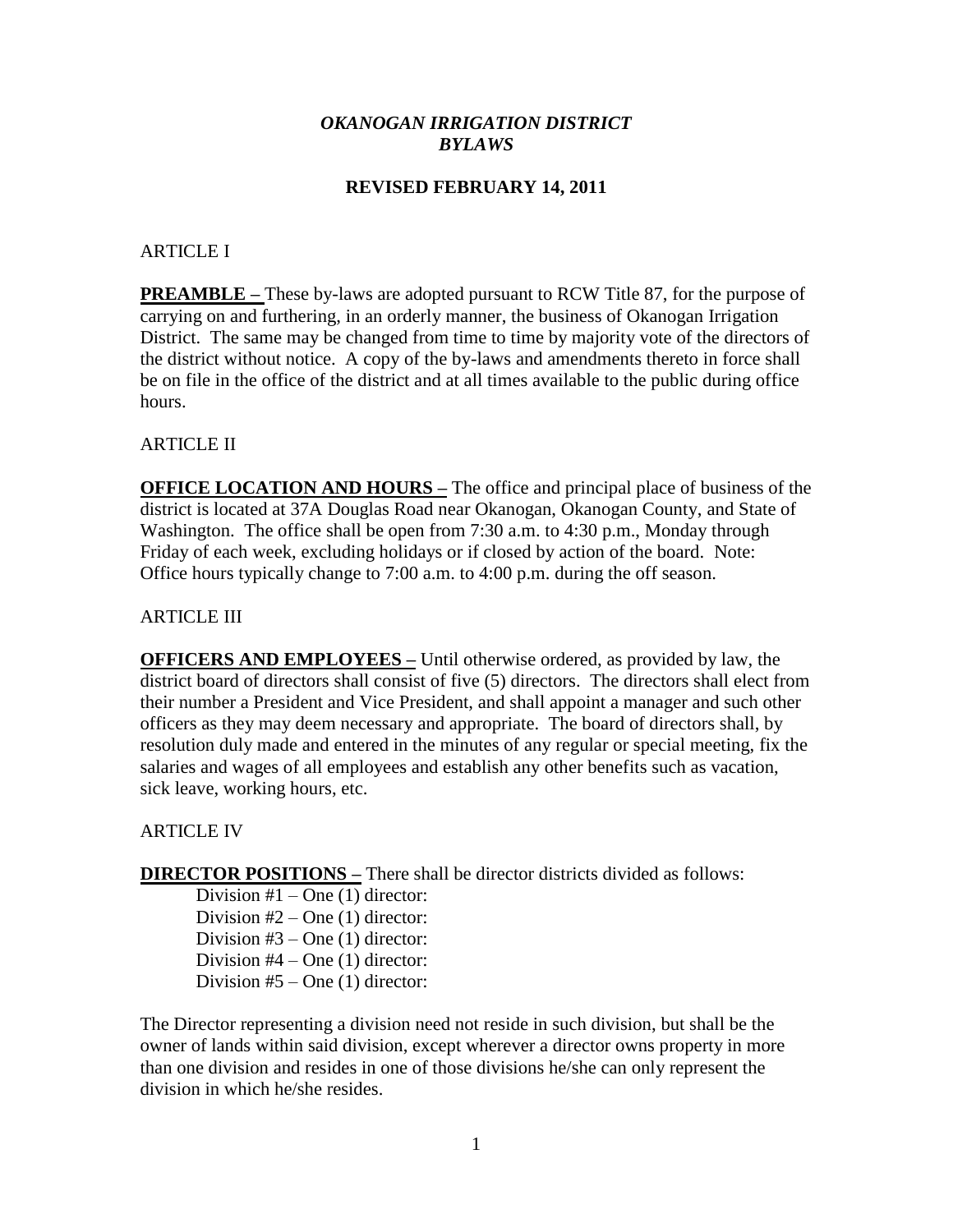## ARTICLE V

**POWERS AND DUTIES –** The president of the Board of Directors shall preside at all meetings unless he/she shall designate someone to preside in his/her stead. The president shall sign all deeds and minutes of meetings. The Vice President shall in the absence of the president, exercise the duties and powers of that office. The administrative assistant, under direction of the manager, shall keep the minutes of all meetings of the Board of directors, shall issue calls for meetings, make up the agenda for the meetings, issue call for elections and supervise the same. He/she shall prepare the roll or assessment roll and deliver it to the Board, give notice of the board of Equalization and complete the assessment roll and deliver it to the respective County Treasurer for collection. He/she shall collect monies due the District except tolls and assessments, remitting them at least weekly to the County Treasurer. He/she shall keep the books and records of the District, process payments owned by the District and keep the Board of director's informed of financial conditions of all accounts. The manager shall perform such other duties as may be required by law or requested by the Board of Directors. The Treasurer of the Okanogan irrigation District is the County Treasurer in accordance with RCW 87.03.440. The manager shall supervise the distribution of water and shall be responsible to the Board of Directors for proper maintenance of the district including procurement of supplies, maintenance of equipment and location, design and construction of revised laterals. The manager shall carry out the policy and instruction of the Board of Directors and shall be responsible for the hiring, supervision and dismissal of employees assigned to him. The manager is encouraged to assist in the work of the Washington State Water Resources Association.

# ARTICLE VI

**COMPENSATION OF DIRECTORS –** The Board shall, subject to applicable law, from time to time, by resolution fix the per diem compensation to be paid the directors and officers of the District for attending meetings and for each day spent on District business together with actual expenses in connection therewith. Actual mileage traveled shall be compensated at the same rate established by the Board of County Commissioners of Okanogan County when a director uses his private automobile for necessary travel on District business.

## ARTICLE VII

**MEETING, PUBLIC, QUORUM, RECORDS OPEN –** All meeting of the District Board shall be open to the public. A majority of the Directors shall constitute a quorum for the transaction of District business, but in all matters requiring action by the Board there shall be a concurrence of at least a majority of all members of the Board. All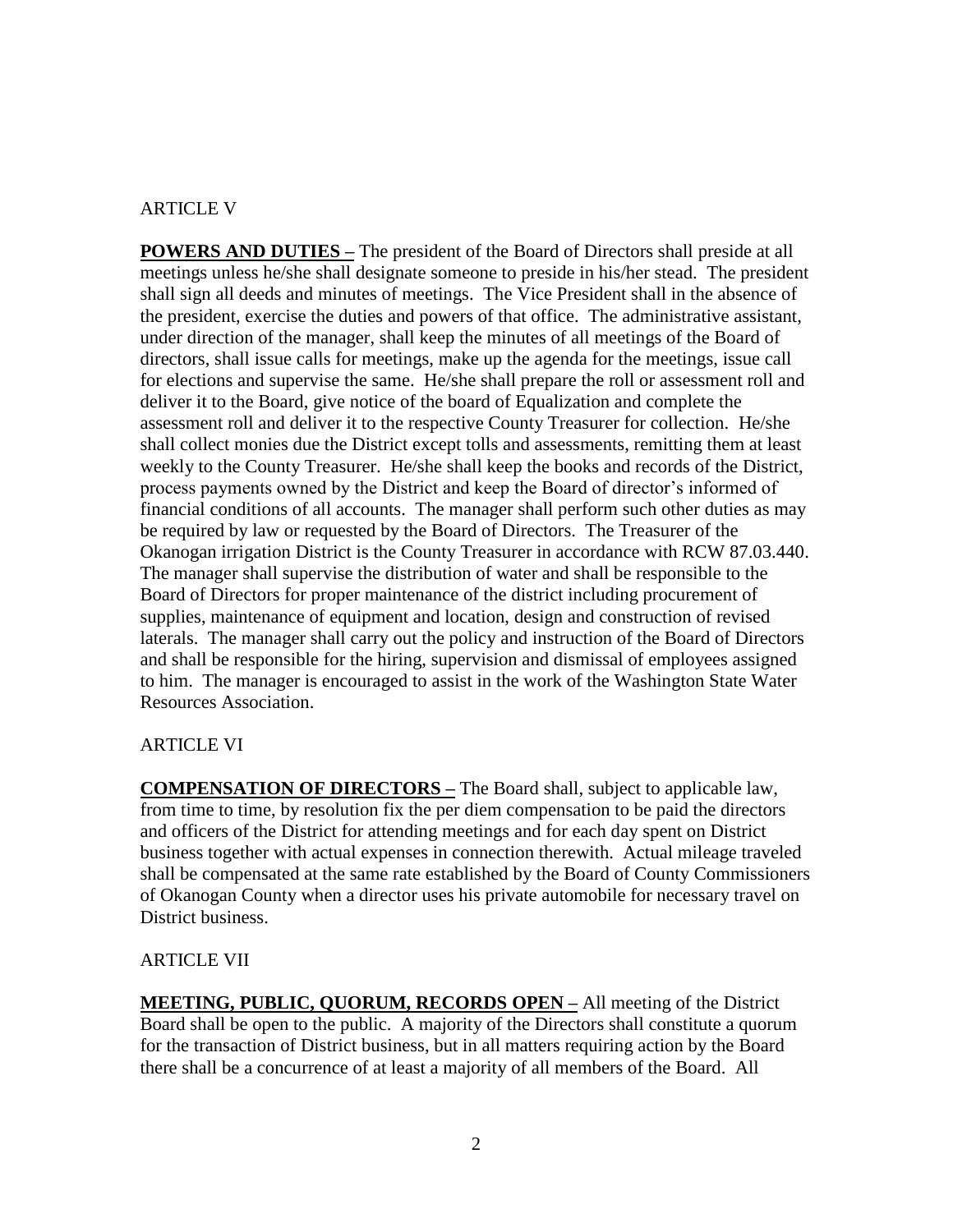records of the board shall be open to inspection by any landowner of the district during established office hours.

# ARTICLE VIII

**REGULAR AND SPECIAL MEETINGS** – The regular meeting of the Board of directors shall be held at its office at 9:30 am on the second Monday of each month, provided always, that if said Monday shall be a holiday, said monthly meeting shall be held at the appropriate time on the next following day. The board may adjourn such meeting from time to time upon notice duly given in accordance with RCW 42.30.090.

Special meetings may be called at any time by order of a majority of the Directors in accordance with RCW 42.30.080. The order calling such special meetings must be entered of record and the Secretary shall give each director not joining in the order no less than five (5) days notice of such special meeting. The order and notice must specify the business to be transacted, provided however, that whenever all members of the Board are present at such special meeting, by whatever means called, the meeting shall be deemed a legal meeting and any lawful business may be transacted.

Written notice of all special meetings shall be delivered personally or by mail at least twenty-four (24) hours before the time of such meeting, as specified in the notice, to each local newspaper of general circulation, each radio station, or television station which has on file with the District board a written request for notification of such special meeting or of all meetings.

# ARTICLE IX

**CONFLICTS, BIDS AND LIMITIATIONS** – No member of the board or employee of the District shall benefit from the purchase or sale of property by the district. The board of directors shall call for bids for all construction work not done by district personnel, with the exception of small works construction in accordance with RCW 87.03.436 and for all major equipment and supplies purchased new, unless an emergency is declared by the board, in accordance with Washington State Irrigation Law, Title 87. The manager may make purchases of supplies or equipment up to \$1000.00.

# ARTICLE X

**FISCAL YEAR** – The fiscal year of the district shall be the period from January 1 through December 31 of each year.

## ARTICLE XI

**ASSESSMENTS AND TOLLS** – The Board of Directors shall, from time to time as authorized by statute, levy assessments and fix tolls and charges as required by law and any contract any contract or contracts with the State of Washington or the United States of America.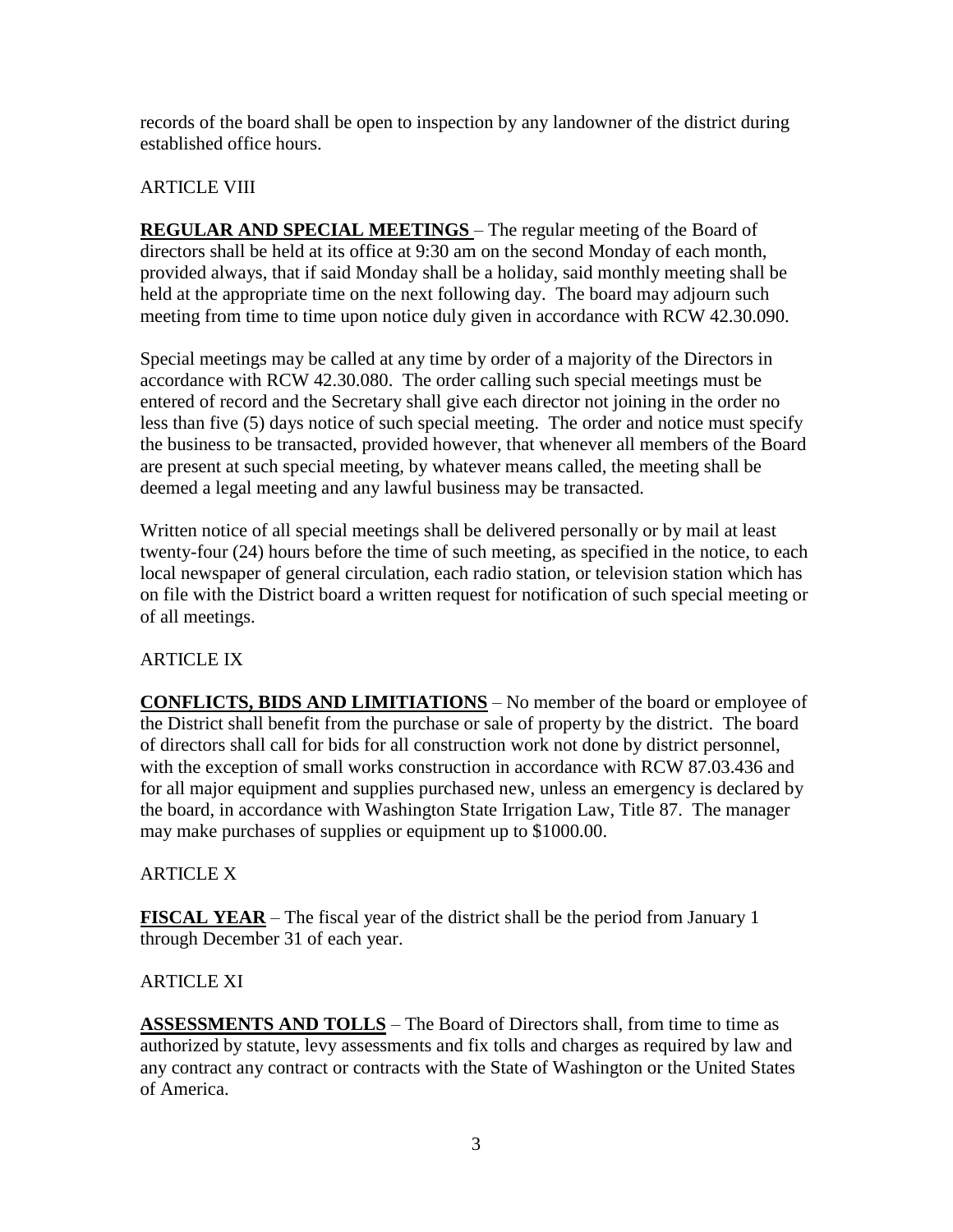# ARTICLE XII

**RULES AND REGULATIONS** – The Board shall from time to time make, and, if necessary, alter or amend such rules and regulations for the distribution and use of water among the owners of the land within the District, as may be necessary and proper to secure the just and proper distribution of the same within the District, and concerning such other functions as may be properly exercised by the Board.

## ARTICLE XIII

**ADDRESS OF WATER USERS** – Each water user or owner of land within the District shall provide the District with his or her mailing address to which all communications may be sent, and in case of change of address, shall promptly notify the District of such change and provide such changed address.

## **ARTICLE XIV**

**INSPECTION BY DISTRICT AGENTS** – In order to assure fair water delivery to all water users and that one water user does not detrimentally impact other water users, the District and its representatives shall have free access to any and all parts of the premises supplied with water from the District, for the purpose of making records, readings and observing the manner in which water is used. In the event of a violation of this article, the District shall, after twenty-four (24) hours written notice to the water user of the violation, cease delivery of water until the situation is remedied to the satisfaction of the Board, or its designated manager.

## ARTICLE XVI

**PIPELINE EASEMENTS – REMOVAL OF ENCROACHMENTS** – No water user shall plant, construct, erect, or cause to be planted, constructed or erected, any tree, shrub, or other vegetation, any dwelling, outbuilding or other structure on or over any pipeline of the District or on any Rights of Way or easements owned by the District.

Any persons violating this Article shall be, upon need for maintenance or repair access to such pipeline, required to remove such tree, dwelling, or other structure to enable the district to perform necessary maintenance and/or repair. If, upon reasonable notice to the owner, such obstruction is not removed, the District shall make such maintenance and repair as is necessary and shall incur no liability to the owner for any damages sustained by such encroaching vegetation or structures of whatever type.

# ARTICLE XVII

**DISTRIBUTION OF IRRIGATION WATER** – Irrigation water will be distributed equitable to all users on the basis of the number of irrigable acres, for which each user is assessed operating maintenance and other charges, as shown on the assessment rolls of the District, PROVIDED HOWEVER, that no delivery of irrigation water shall be made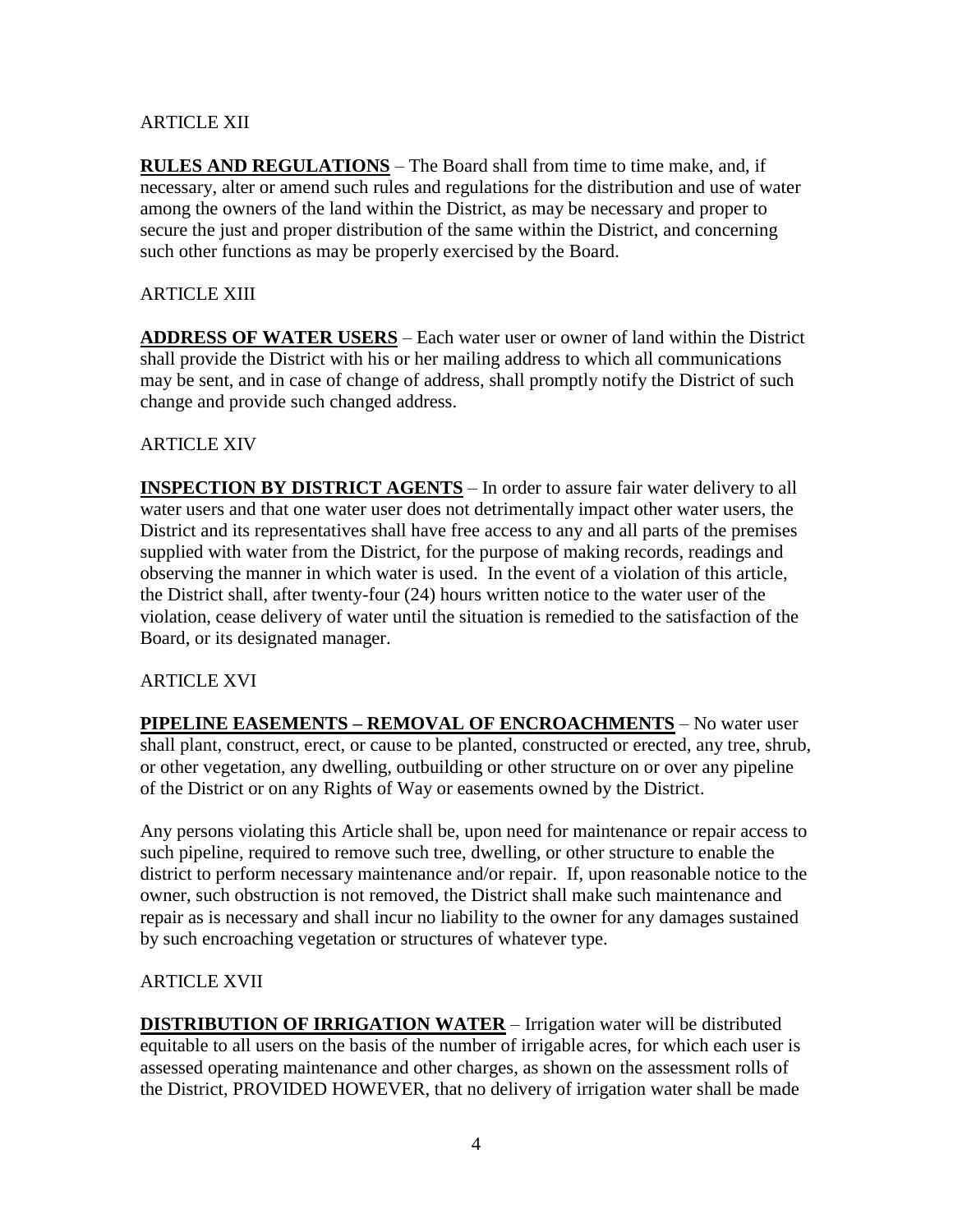when the user fails to make beneficial use of the water delivered. Said delivery may be discontinued until said user gives such proof to the Board, or its delegated agent, that such water will be beneficially used. The District will furnish irrigation water during the irrigation season, at the rate of 7.2 gallons per minute per acre, PROVIDED, ALWAYS, that in case of a shortage of water for any cause of inability of the District to furnish the full amount for any reason, the supply shall be apportioned pro rata among all users entitled to water.

The District shall be under no duty, and shall not be held liable for failure to deliver water during the irrigation season when such failure occurs from a deficiency of water or from any other cause beyond the control of the Directors. Irrigation water is not purified and should not be used for domestic/household purposes or for human consumption.

# ARTICLE XVIII

**CONNECTING NEW PREMISES, TRANSFERS OF OWNERSHIP** – Any owner desiring irrigation water from the District for premises formerly served as a part of a larger tract, as a condition precedent to receiving water, shall present to the manager of the district the following information:

- 1. The legal description of the premises desired to be served.
- 2. The mailing address of the owner seeking new service.
- 3. The name of the prior owner from whom the premises were secured.
- 4. The total number of acres in the new tract and an approximation of the irrigable acres included.

Upon board approval a new turnout may be installed on tracts upon the deposit with the district by the owner of the tract to be served, of such funds as shall be required to defray the cost of installation of the turnout with the accessory fittings and equipment.

Any person acquiring land from an existing user already served by a turnout will be responsible for making such water diversion arrangement with existing users on such turnout as will provide the appropriate service. If such diversion of water from an existing turnout results in two (2) or more service lines, each owner being served shall install on the owner's line, at the cost of the owner, as close to the turnout as reasonable practical, a gate valve capable of being locked by District personnel if necessary for any reason. The water user shall be required to keep this valve in good working order at all times. If no such valve exists in a service line, no water will be available through the primary turnout until water charges for all owners served by such turnout have been paid in advance.

No new mainline service connections will be allowed unless specifically approved by the board. All new service connections shall be made from and existing mainline service connection or turnout. The Board of Directors reserves the right to evaluate all new service connections on a case by case basis. Service connections will not be allowed to compromise the hydraulic design of the system and will be evaluated based on what is best for the integrity of the districts system.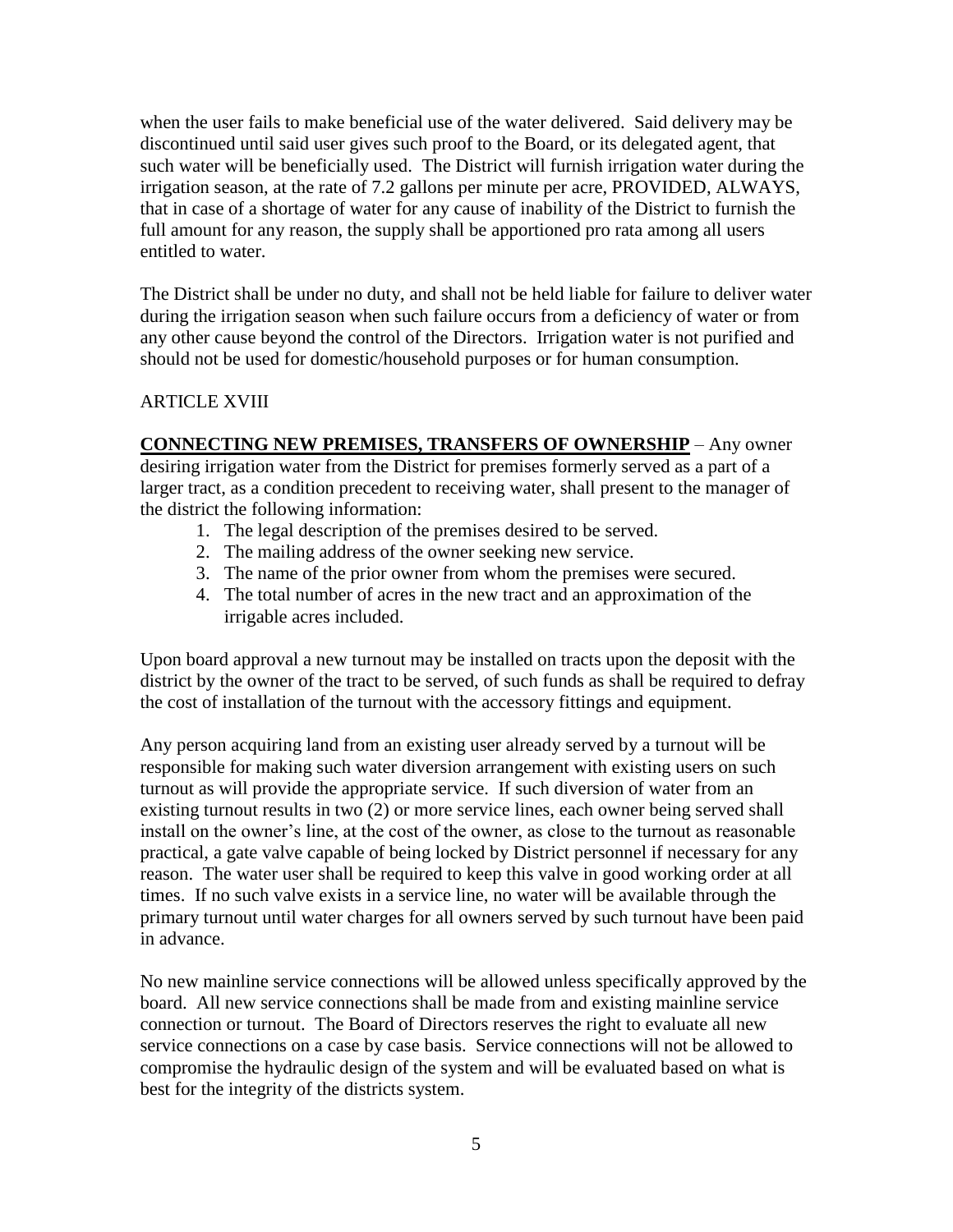An owner of a tract desiring to separate service of such tract from a common turnout may make application to the district. Installation of a separate turnout shall be accomplished on the owner depositing with the District such funds as shall be required to defray the cost of installation of the turnout with accessory fittings and equipment.

An owner desiring the installation of a turnout separating a tract of less than two (2) acres of irrigable land from a common turnout shall:

- 1. Make application therefor to the Board of Directors for such service.
- 2. Deposit funds for defraying of costs as set out herein above.
- 3. Agree with the district to pay in lieu of the charges assessed generally upon all lands within the district, a minimum charge annually in such sum as the board may from time to time determine, to cover additional cost incidental to servicing of such additional turnouts.

## ARTICLE XIX

**PENALTIES FOR MISUSE OR NON-BENEFICAL USE OF WATER** – Water shall not be used on lands outside the boundaries of the district unless prior approval has been obtained from the Secretary of the Interior of the United States of America. Whenever a water user is in default under any obligation imposed upon him by the Constitution or laws of the State of Washington, or any contract between this district and the United States of America, or has failed to comply with any by-law, rule or regulation of this district, whether heretofore existing or hereafter adopted, the district shall have the right after 48 hours prior written notice to the water user to terminate water delivery until such time as he/she shall fully comply with such law, contract, by-laws, rules and regulations. No further notice shall be required to be given to any owner, lessee or occupant of any premises, or to any person interested therein before the water shall be turned off at any such premises, but the provisions of the by-laws, rules and regulations of this district shall be sufficient notice that the water, under such circumstances, will be shut off.

## ATRICLE XX

**CONSENT OF WATER USERS** – By the acceptance of irrigation water from this district, all water users consent to be fully bound by all laws relating to the district and by the duties, obligations and penalties prescribed in all pertinent by-laws, rules and regulations of the district now in force or as hereafter amended or adopted, and by all obligations arising under any contract with the State of Washington or the United States of America.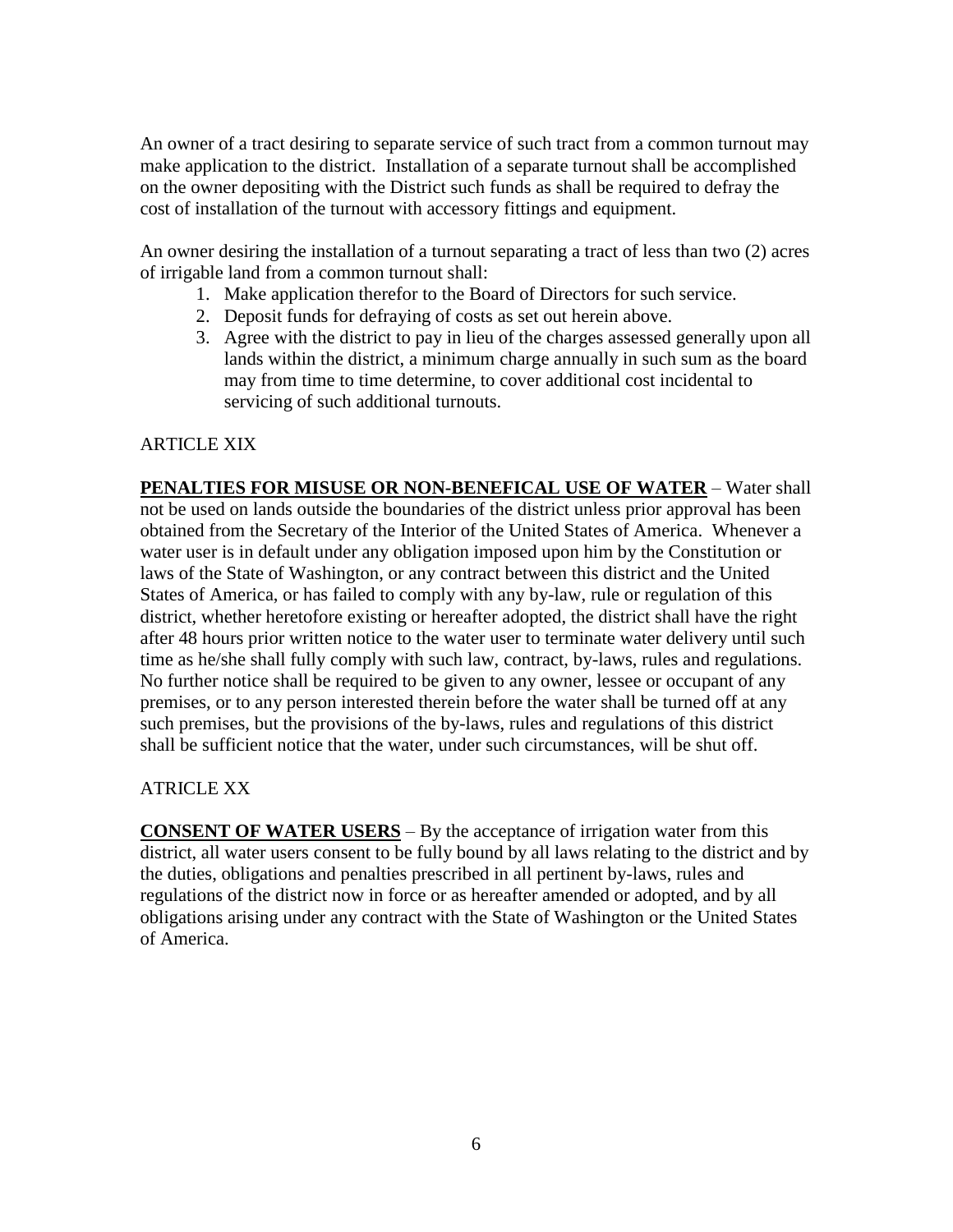## **OKANOGAN IRRIGATION DISTRICT RULES AND REGULATIONS ADOPTED MARCH 10, 1987 REVISED JANUARY 13, 1993 REVISED FEBRUARY 14, 2011**

## **1) IRRIGATION SEASON:**

The Board of directors shall set the date that water will be turned into the canal; the date water will first be available for spray water, the date water will be first available to the water users for the start of the season, and the date that the water will be turned off for the season.

## **2) ADVANCE PAYMENT AND TRANSFER OF WATER:**

The Okanogan Irrigation District operates of a toll system of collection through the Okanogan County Treasurers office. The full assessment for each year shall be due and payable on or before April  $30<sup>th</sup>$  of each and every year. Provided however, that if the first half of said assessment is paid on or before April  $30<sup>th</sup>$ , then the remainder of the assessment will be payable on or before October  $31<sup>st</sup>$  of each and every year.

It is further resolved that if the first-half assessment is not paid on, or before May 1<sup>st</sup> of each and every year, the district can discontinue water delivery to such turnout. In addition, in the event that water delivery service is discontinued, water delivery service will not be recommenced until the full-year's assessment is paid. Full assessment is due if payment is made after April  $30<sup>th</sup>$  of any given year.

And it is further resolved that commencing water delivery service in any given year shall not be construed as an obligation or liability of the District to continue water delivery service in the event the assessments are not paid as described above, such that water delivery may be discontinued at such time as the District is notified that either the full-year or first-half water assessment has not been paid on or before April  $30<sup>th</sup>$  of any given year.

The transfer of water rights will be considered if it is deemed to be beneficial and within the best interests of the District.

## **3) DELIVERY AMOUNT AND WATER RATIONING:**

Water will be delivered on demand up to the capacity of the system and availability of the water and any water rationing will be computed on irrigable acreage water rights. Where a sub-division or several small tracts of land receives water from a district turnout the water delivery amount shall be computed as follows; the total yearly minimum delivery amount shall be divided by the number of days in the irrigation season.

## **4) NOTICE OF CHANGE IN DELIVERY AMOUNT:**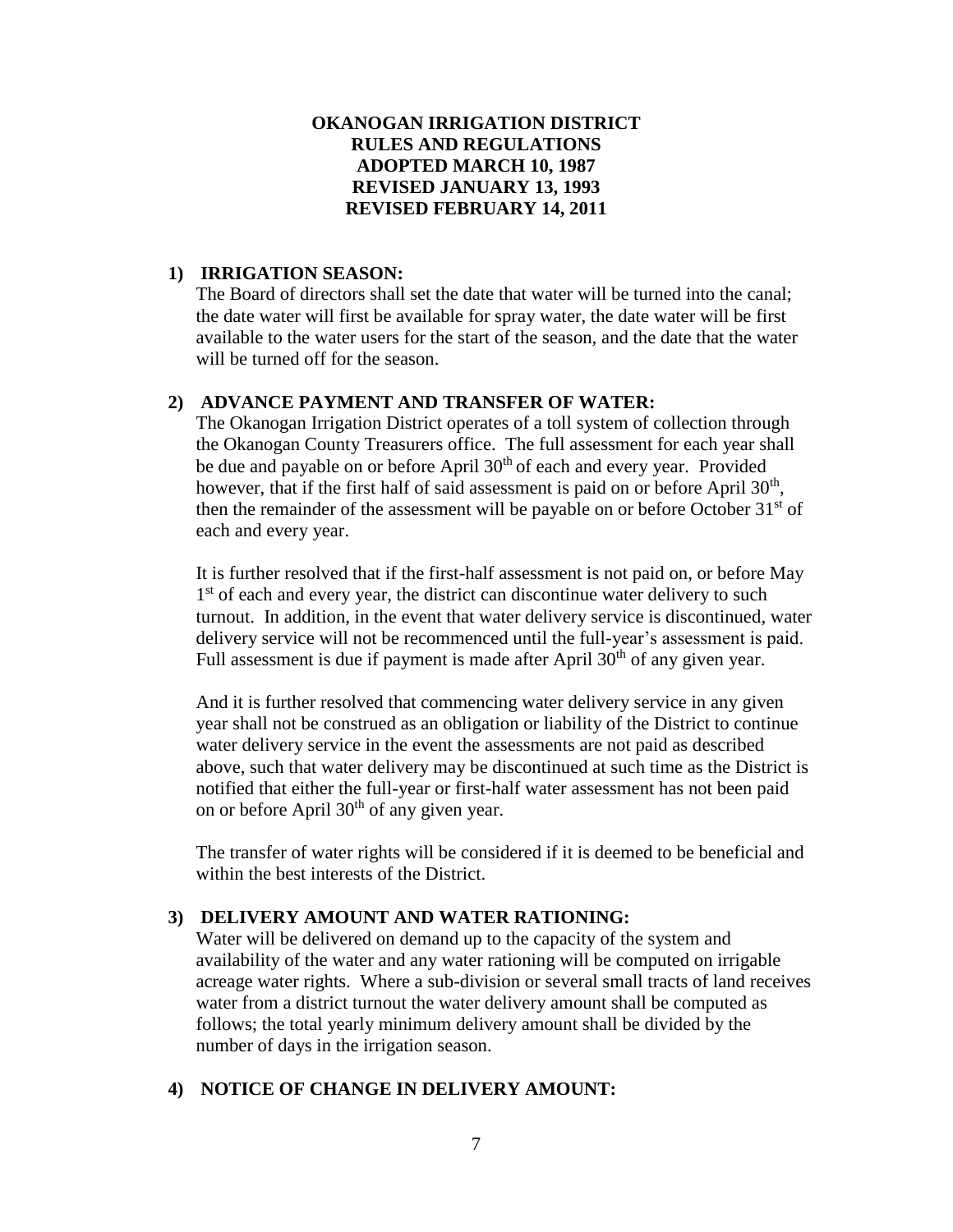Any property of three acres or more shall notify the district prior to any turnout that is turned on or off so the district will be able to adjust the volumes of water in the ditch that will be available to users. Orders for changes must be received before 4:00 p.m. on the day previous to the day the change in the delivery amount is requested. Orders will be accepted from 8:00 a.m. to 4:00 p.m. Monday through Friday. Changes will be allowed on Saturday, Sunday, and Holidays providing the change is ordered on the last regular work day preceding the weekend or holiday.

### **5) ADDITIONAL WATER RIGHTS:**

The present District area slightly exceeds the district water rights and therefore no additional water rights are available.

## **6) UNAUTHORIZED WATER TURN-ON AND TAMPERING:**

- A. A toll charge will be assessed against any property of two acres or more for any turnout that is turned on without a prior request having been made to the District for the turn-on of water.
- B. In addition, this toll charge will be assessed in the event that the turnout piping, valving or orifice plate is tampered with or altered without written approval of the Manager of the District.
- C. In addition, any manipulation or attempted manipulation of the water user's delivery system by use of pumps, or by whatever other means, to increase the amount of water otherwise intended to be delivered to a particular water user's turnout is prohibited. Any prohibited act as described herein shall entitle the District to turn the water off and subject the water user to a toll charge as herein provided.
- D. The initial toll charge shall be established as \$200.00 per each occasion that the District is required to turn the water off. The water shall not be turned back on until such time as this special assessment toll charge has been paid in full.
- E. In the event of the imposition of this toll charge, the district shall notify the water user by means of certified mail, return receipt requested, of the special assessment toll charge. The imposition of this toll charge shall be added to the regular O&M delinquencies. The amount of the toll charge may be increased or changed from time to time by action of the Board in order to keep it commensurate with the costs to the District considering the detrimental effects unauthorized turn-on of water.

### **7) FENCES:**

No fences will be built across canals, laterals or drains unless with Board approval, cattle guards are built across ditch rider access roads. No fences will be built which interfere with weed spraying or canal cleaning operations. Birds and animals which interfere with proper distribution of water or which unduly muddy the water will not be permitted on canal or lateral right of way.

### **8) BUILDINGS:**